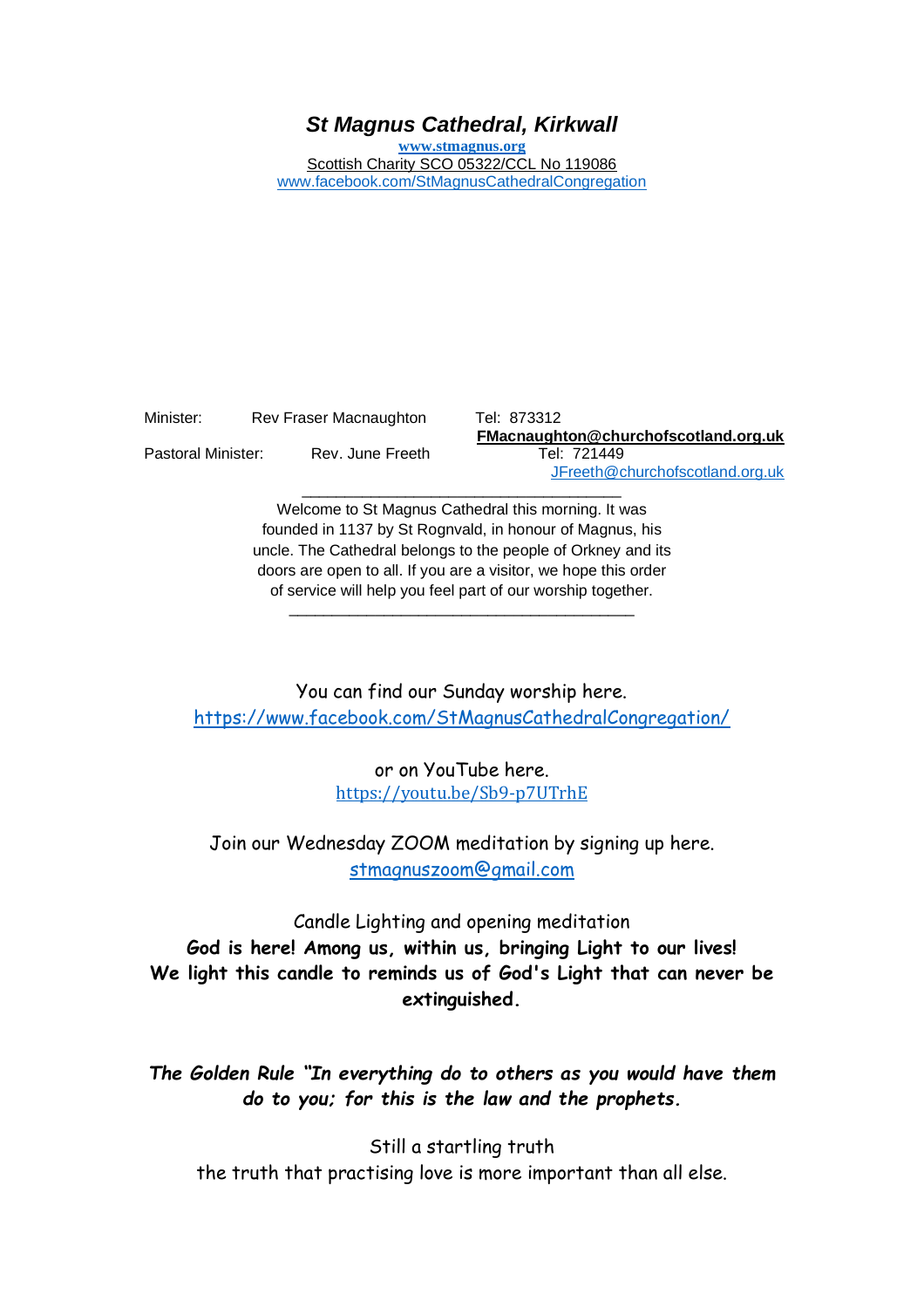That loving God with heart, soul and strength must overflow into love of neighbour. This stark fact requires no interpretation, no explanation. It requires no tweaking. It simply is. Not easy to live up to. Demanding. But the most important thing in all the world. Loving God. Loving neighbour. When will we get it?

#### Reading Acts 16;16-34

Once when we were going to prayer, we met a household worker who was possessed by a spirit of divination, and who made a great deal of money for her employers through its fortune telling. She began to follow Paul and the rest of us, shouting, "These are faithful followers of the Most High God, who proclaim to you the way of salvation!" She did this for many days. Finally one day Paul lost his temper, and turned around and said to the spirit, "In the name of Jesus Christ I command you to leave this woman!" It left her that moment. When her employers saw that their profitable operation was now hopelessly dead, they seized Paul and Silas and dragged them before the authorities in the public square. They brought them to the chief magistrates and said, "These people are Jews and are disturbing the peace by advocating practices which are unlawful for us Romans to accept or practice." The crowd joined in the attack on them, and the magistrates stripped them and ordered them to be flogged. They were whipped many times and thrown into prison, and the jailer was told to keep a close watch on them. So, following these instructions, the warden threw them into the innermost cell of the prison and chained their feet to a stake. About midnight, Paul and Silas were praying and singing hymns to God as the other prisoners listened. Suddenly a severe earthquake shook the place, rocking the prison to its foundation. Immediately all the doors flew open, and everyone's chains were pulled loose. When the jailer woke up and found the doors wide open, he drew a sword and was about to commit suicide, presuming that the prisoners had escaped. But Paul shouted, "Don't harm yourself! We're all still here." The jailer called for a light, then rushed in and fell trembling at the feet of Paul and Silas, and, after a brief interval, led them out and asked them, "What must I do to be saved?" They answered, "Believe in Jesus the Saviour, and you will be saved—you and everyone in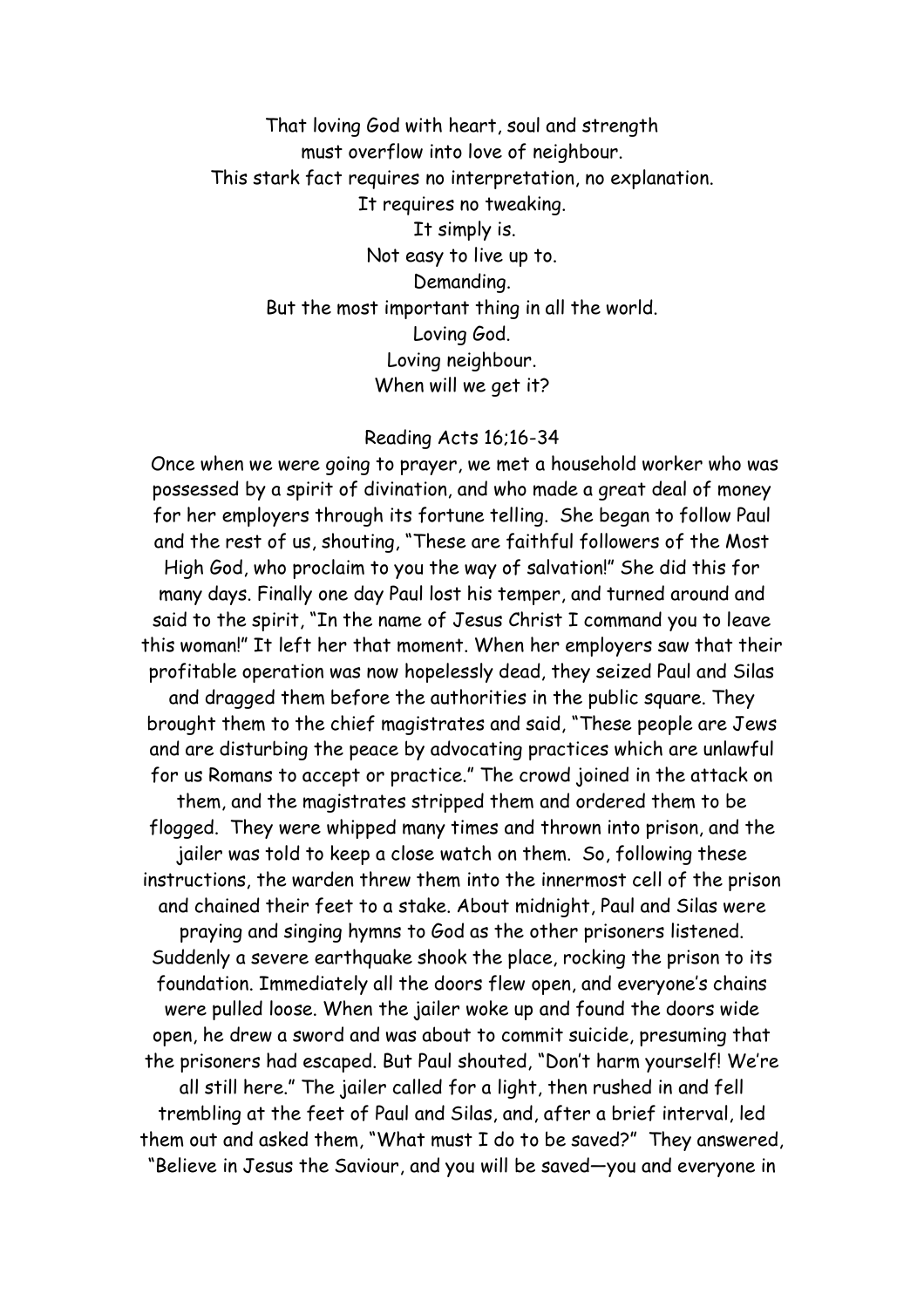your household." They proceeded to preach the word of God to the jailer and his whole household. At that late hour of the night he took them in and bathed their wounds; then he and the whole household were baptized. He led them up into his house, spread a table before them, and the whole family joyfully celebrated their newfound faith in God.

### Reflection

Imagine how you must feel, if having done someone a good turn, you are then flung into jail. Yet it appears that that is just what happened to Paul and his friend Silas after they had seemingly cured a mad girl of her dementia.

Can we imagine the scene for a minute? We see Paul and Silas in prison, having been stripped and given a severe beating. We hear the door, that heavy door, thud as it closes and locks. We feel the darkness, the stone walls, running with damp. We hear the rough voice, asking who they are. Wrongfully arrested, stiff and bloody, every muscle-twitch painful, they must have longed for sleep, somewhere to lie other than the cold stone slabs under their feet.

Being in prison. It is one of these situations in life that unless we have experienced it ourselves, we do not really know what it is like.

They recalled the story of Jesus when he took the scroll choosing to read from Isaiah. Jesus lifting his *voice* to *all* those in this synagogue, whom he had known for years. 'The Lord has sent me to bring good news to the Poor, to set at liberty those who are in prison….."

# Jesus reading these lines.

Powerful Words hanging in the air. Jesus as he read these lines reflecting back to the times he had gone to the prison to visit his friends from long ago. Memories of the conditions and how many young were thrown into the jail, by the Romans to rot away.

Faces of two friends who had spent ten years as they lived caged in as animals. Jesus' heart was moved during those visits when he watched how the guards treated the prisoners. Where was the compassion in the hearts of these guards? Jesus remembered as he read these words strongly of a good friend who was wrongly convicted of a crime he never committed. Jesus remembered seeing his wife visit him. What anguish spread across his wife's face she spoke of the children. How hard it was to buy food. HIs friend would pound his hand on the table frustrated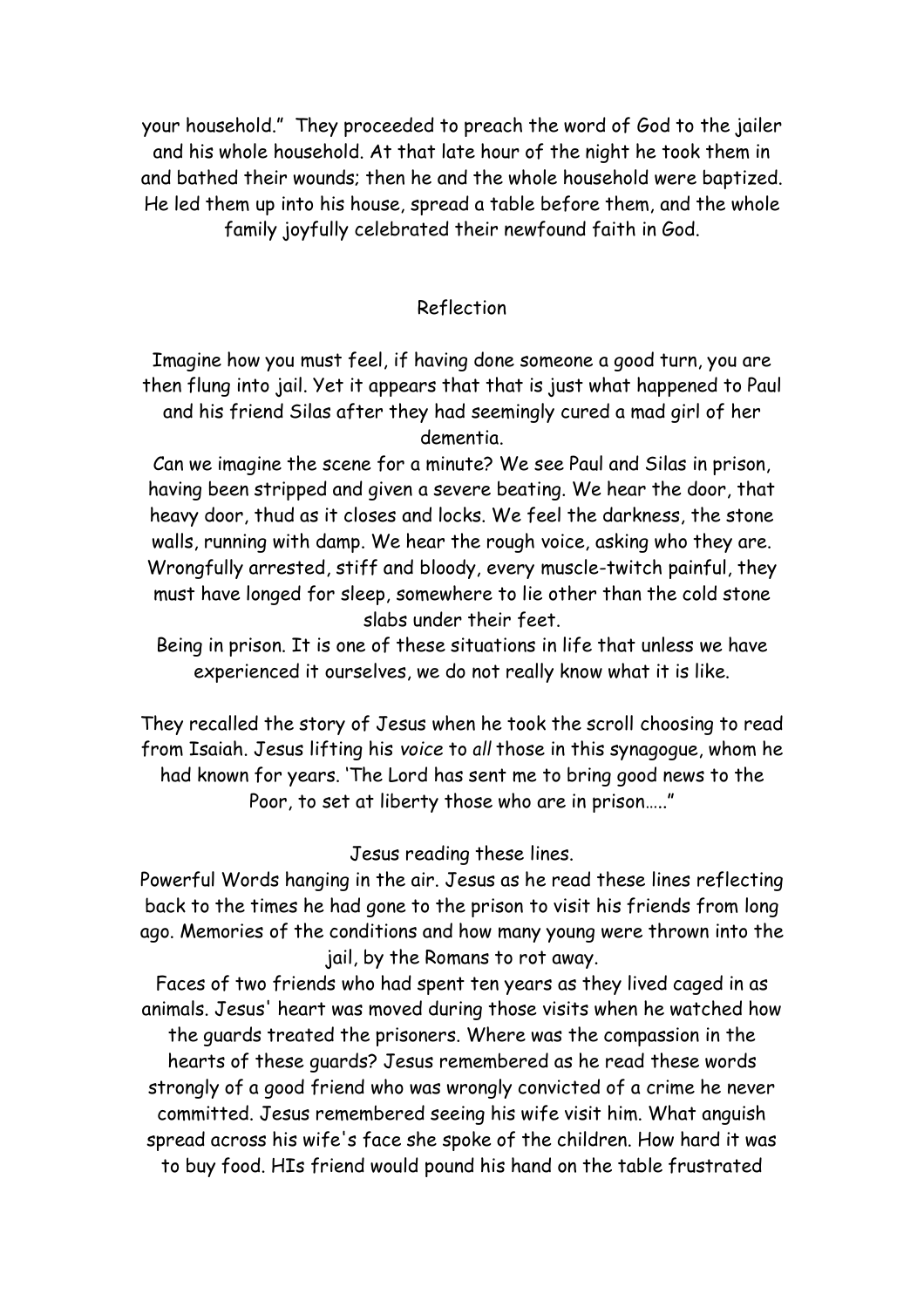## angry at a system that caged him in for something he didn't do why? He would whisper why?

The sadness that filled Ezekiel's eyes, oceans of sorrow poured down his face, showing what sprang from the hours of being alone thinking of the ones he loved. Jesus remembered that afternoon in the prison he went over to Ezekiel sat down next to him and his wife. Jesus remembered he wanted to say so many things but he couldn't find words for the anguish he felt remembering how he took their hands and prayed with them, asking Yahweh to free him from this confinement, that in the darkest moments to reach out to find Yahweh's hand very close and his wife? Jesus remembered praying that she does not lose hope. As he prayed, large tears began to flow down her face saying so clearly how hard these years had been separated from the man she loved, missing his presence. Seeing their children grow up without their father.

Jesus remembered telling Judith that he would visit her at home - would bring something for the children - maybe bring them out. Jesus knowing that Yahweh was found in visiting these ones who had been thrust into this hopelessness, no doors open, no windows, no exit, only waiting, hoping against all odds.

Jesus remembered one time at the jail, seeing two young men enter, heads down. They had been sentenced that day and were given the maximum of years. They couldn't talk, they just silently buried their heads in their hands and you could hear their cries of sadness.

With all these memories, Jesus read so strongly these lines from Isaiah, feeling the great injustices of the society of the Romans, of the high priests, the privileged classes, given everything, all the advantages, the best education, trips, fine clothes. Never found themselves in the situations to commit crimes.

Jesus remembered in the jail. How many torturous stories of children being abandoned by their parents, being beaten, having fathers who drank too much, not having enough to eat, and one wonders how they got to these prisons of the Romans. It was so clear that their lives had been hard from the start. Jesus, remembering all these faces of people he visited during this year. And he wondered where Yahweh was in all this. He just knew that to be locked up like this, lacking in hope, is where one needed to be to bring some hope, some light, some good news that God had not forgotten them. There is a silence here, filling the spirit, filling, filling, filling.